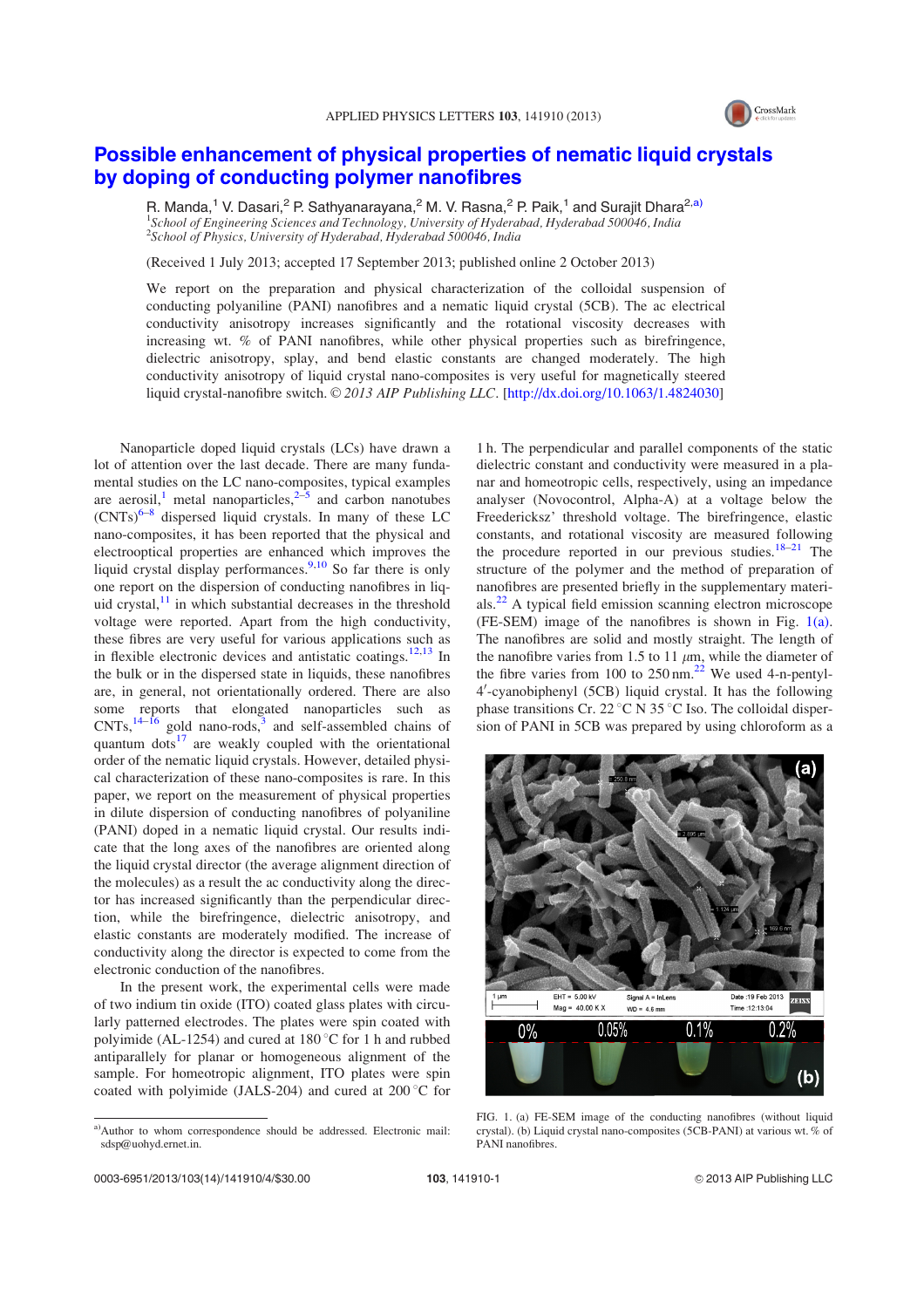solvent. The mixtures were sonicated for 30 min and the solvent was evaporated slowly (12 h) using a vacuum oven. The picture of bulk samples at various concentrations of nanofibres (PANI) is shown in Fig.  $1(b)$ . The dispersions are stable, homogeneous, and becoming darker as the concentration is increased. We found from the optical microscope observation that beyond  $0.2$  wt. %, the nanofibres tend to agglomerate and defect free uniform alignment of liquid crystal director cannot be obtained. Hence, we restricted measurements within 0.2 wt. % of PANI nanofibres.

We measured the dielectric properties of the composites as a function of frequency in the nematic phase. The real and imaginary parts of the dielectric constant ( $\epsilon'$  and  $\epsilon''$ ) as a function of frequency in the range of  $10^{-3} - 10^{6}$  Hz for the pure 5CB and sample with 0.1 wt. % PANI nanofibres are shown in Fig. 2. It is noted that both the dielectric properties are enhanced in the doped samples compared to the pristine sample especially at low frequency range and the frequency for the ionic relaxation has increased slightly. There are different mechanism for dielectric response and the electrical conduction in organic and polymeric materials.<sup>23,24</sup> The dielectric spectra in the low frequency range  $(10^{-3} - 10 \text{ Hz})$ describe the near electrode processes such as electric double layer and formation of space charge polarization.<sup>25–29</sup> In the present data, the dielectric relaxation due to double layer  $(10^{-3} - 10^{-1}$  Hz) and space charge polarisation  $(10^{-1} - 10$  Hz) are seen clearly in both the planar and homeotropic cells. Nematic liquid crystal exhibits finite conductivity due to the ionic impurities that depends on the density of ions, temperature, and the frequency of the applied field. Usually, the ionic conductivity along the director is different than the perpendicular direction and liquid crystal exhibits finite conductivity anisotropy  $\Delta \sigma$  (=  $\sigma_{\parallel}$  -  $\sigma_{\perp}$ ), where the subscripts refer to the direction in relation to the director. Since PANI has a large conductivity, we estimated the ac conductivity of composites by measuring the imaginary component of the dielectric constant. The ac conductivity  $(\sigma)$  is calculated using the relation,  $\sigma_{||,\perp}(f) = 2\pi f \epsilon_o \epsilon_{||,\perp}''$ , where  $\epsilon_o$  is



FIG. 2. Variation of (a) real and (b) imaginary parts of the dielectric constant  $(\epsilon'$  and  $\epsilon'')$  as a function of frequency. The solid and open symbols correspond to data in homeotropic and planar cells, respectively. The black and red colors represent data for pure 5CB and sample with 0.1 wt. % of PANI nanofibres.

the permittivity of the free space and  $f$  is the frequency of the ac voltage. In order to bring out the effect of PANI nanofibres on the estimated ac conductivity, we carried out temperature dependent measurement of the same at a fixed frequency (100 Hz), which is in the non-relaxation frequency range and reasonable away from the frequency range of space charge and electric double layer effects. In all the dielectric measurements, the applied voltage was chosen 0.2 V. This voltage is much lower than the Freedericksz threshold voltage (0.62 V at 31 °C) that causes elastic distortion. In Fig.  $3(a)$ , we show the variation of conductivity in homeotropic  $(\sigma_{\parallel})$  and planar  $(\sigma)$  cells at various concentrations of PANI nanofibres. Some important features are noted in Fig.  $3(a)$ . The nematicisotropic phase transition temperature  $(T_{NI})$  slightly decreases with increasing concentration of PANI and the conductivity anisotropy vanishes above  $T_{NI}$ . At a fixed temperature, the estimated ac conductivity anisotropy  $(\Delta \sigma = \sigma_{\parallel} - \sigma_{\perp})$ increases with the increasing wt. % of PANI nanofibres. The temperature dependent slope of the ac conductivity in both the cells increases with the PANI nanofibre concentration. This clearly indicates that the estimated conductivity in the nano-composites is contributed by electron conduction. In Fig.  $3(b)$ , we plot the variation of ac conductivity in both the cells as a function of concentration of PANI nanofibres. It is



FIG. 3. (a) Temperature variation of estimated conductivity in homeotropic  $(\sigma_{\parallel})$  and planar  $(\sigma_{\perp})$  cells at a frequency 100 Hz and voltage 0.2 V. The solid and open symbols correspond to date in homeotropic and planar cells, respectively. (b) Variation of estimated conductivity in both the cells with the concentration of PANI. (Inset) Variation of the relative enhancement,  $\Delta \sigma_{5CB+PANI}/\Delta \sigma_{5CB}$  with the wt. % of PANI nanofibres at 30 °C. The dotted lines serve only as a guide to the eye and no curve fitting has been performed. Schematic representation of the alignment of the nanofibres in the nematic liquid crystal.